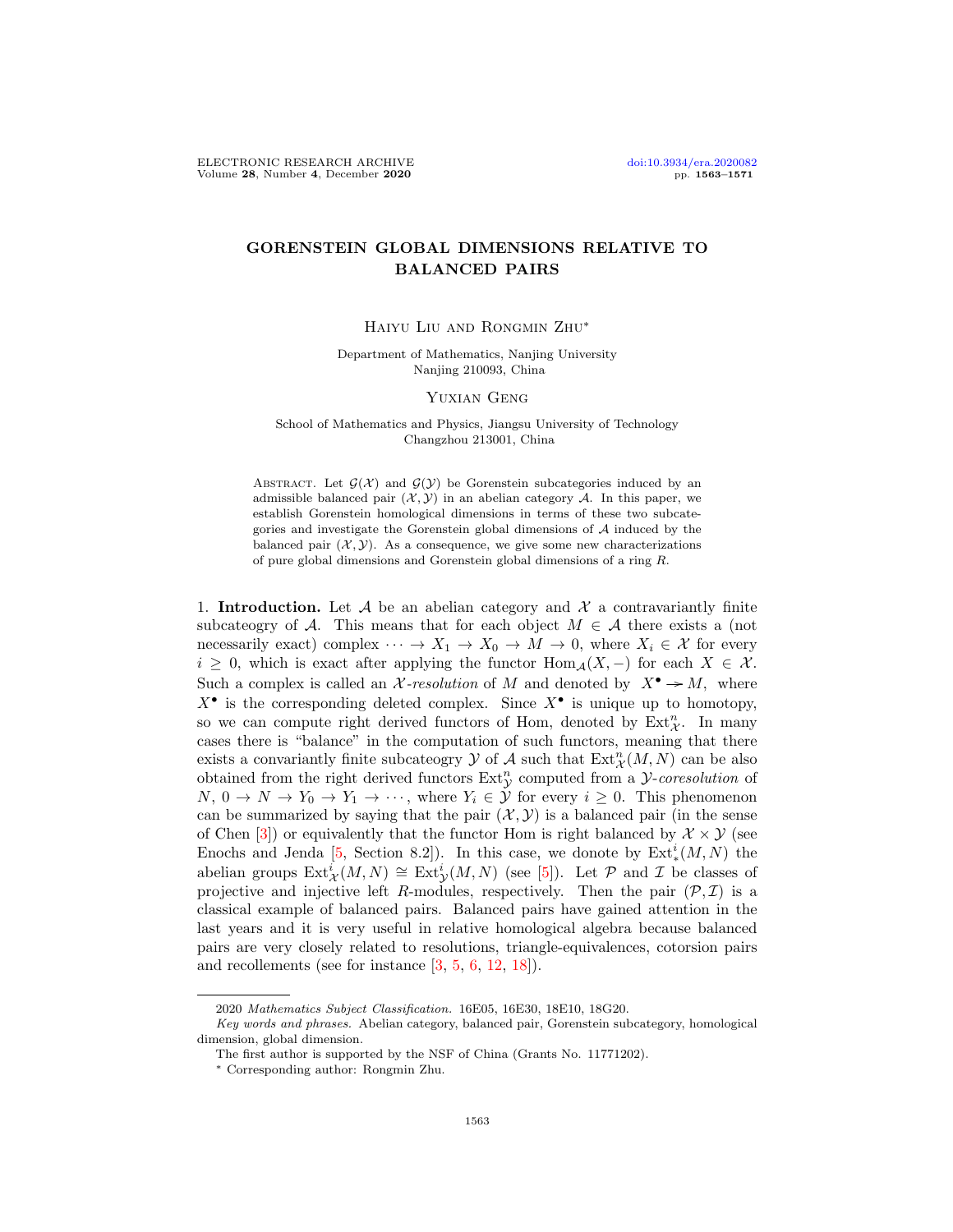Let  $\mathcal X$  be a subcategory of  $\mathcal A$ . Sather-Wagstaff, Sharif and White introduced in [\[13\]](#page-8-5) the Gorenstein subcategory  $\mathcal{G}(\mathcal{X})$ , which unifies the following notions: modules of G-dimension zero, Gorenstein projective modules, Gorenstein injective modules and so on. The Gorenstein subcategory  $\mathcal{G}(\mathcal{X})$  of A is defined as  $\mathcal{G}(\mathcal{X}) =$  ${M \in \mathcal{A}$  | there exists an exact sequence  $X^{\bullet} = \cdots \rightarrow X_1 \rightarrow X_0 \rightarrow X_{-1} \rightarrow$  $\cdots$  in X, which is both Hom<sub>A</sub>(X, −)-exact and Hom<sub>A</sub>(−, X)-exact, such that  $M \cong$  $\ker(X_0 \to X_{-1})$ . Such a complex  $X^{\bullet}$  is called a *complete X-resolution* of M. Recently, Gorenstein subcategories have been extensively studied by many authors, see [\[2,](#page-8-6) [11,](#page-8-7) [13,](#page-8-5) [16\]](#page-8-8) for instance.

Let  $(\mathcal{X}, \mathcal{Y})$  be an admissible balanced pair of abelian category A. Then we have two Gorenstein subcategories:  $\mathcal{G}(\mathcal{X})$  and  $\mathcal{G}(\mathcal{Y})$ . We can establish Gorenstein homological dimensions in terms of these categories: the  $\mathcal{G}(\mathcal{X})$  dimension of an object  $A \in \mathcal{A}$ , denoted by  $\mathcal{G}(\mathcal{X})$ -dim $A$ , is the minimal integer  $n \geq 0$  such that there is an X-resolution  $0 \to G_n \to \cdots \to G_0 \to A \to 0$  with each  $G_i \in \mathcal{G}(\mathcal{X})$ . If there is no such an integer, set  $\mathcal{G}(\mathcal{X})$ -dim $A = \infty$ . Dually, we can define the notion of  $\mathcal{G}(\mathcal{Y})$  codimension of an object  $A \in \mathcal{A}$ , denoted by  $\mathcal{G}(\mathcal{Y})$ -codimA. If  $\mathcal A$  is the category of left R-modules and  $(\mathcal{X}, \mathcal{Y}) = (\mathcal{P}, \mathcal{I})$ , then  $\mathcal{G}(\mathcal{X})$  dimension and  $\mathcal{G}(\mathcal{Y})$  codimension are exactly Gorenstein projective dimension and Gorenstein injective dimension defined by Holm in [\[10\]](#page-8-9), respectively. Denote by silp R (respectively, spli R) the supremum of injective (respectively, projective) dimensions of the projective (respectively, in-jective) modules (see [\[7\]](#page-8-10)). Let Mod R the category of left R-modules. The following is well known.

<span id="page-1-0"></span>**Theorem 1.1.** (see [\[4,](#page-8-11) Theorem 4.1]) Let R be a ring. Then the following are equivalent for any nonnegative integer n:

- (1) For any R-module M,  $\mathcal{G}(\mathcal{P})$ -dim $M \leq n$ ;
- (2) For any R-module N,  $\mathcal{G}(\mathcal{I})$ -codim $N \leq n$ ;
- (3) silp  $R =$  spli  $R \leq n$ .

Moreover,

 $\sup\{\mathcal{G}(\mathcal{P})\text{-dim}M \mid M \in \text{Mod } R\} = \sup\{\mathcal{G}(\mathcal{I})\text{-codim}M \mid M \in \text{Mod } R\}.$ 

In this case, we say that R has finite left Gorenstein global dimension and define the common value of these two numbers to be its left Gorenstein global dimension.

The main goal of this paper is to generalize Theorem [1.1](#page-1-0) to Gorenstein subcategories  $\mathcal{G}(\mathcal{X})$  and  $\mathcal{G}(\mathcal{Y})$  induced by any admissible balanced pair  $(\mathcal{X}, \mathcal{Y})$  over an abelian category  $A$ , without assuming that  $A$  has projective or injective objects. The following is the main result of this paper:

<span id="page-1-1"></span>**Theorem 1.2.** Let  $(X, Y)$  be an admissible balanced pair over an abelian category A. Then the following are equivalent for any nonnegative integer n:

(1) For any object A in  $\mathcal{A}, \mathcal{G}(\mathcal{X})$ -dim $A \leq n$ .

(2) For any object A in A,  $\mathcal{G}(Y)$ -codim $A \leq n$ .

(3)  $\sup\{\mathcal{Y}\text{-cores.dim}P \mid P \in \mathcal{X}\} = \sup\{\mathcal{X}\text{-res.dim}I \mid I \in \mathcal{Y}\}\leqslant n.$ 

Moreover,

 $\sup\{\mathcal{G}(\mathcal{X})\text{-dim}M \mid M \in \mathcal{A}\} = \sup\{\mathcal{G}(\mathcal{Y})\text{-codim}M \mid M \in \mathcal{A}\}.$ 

The common value of the last equality is called the Gorenstein global dimension of the abelian category A relative to  $(\mathcal{X}, \mathcal{Y})$ . What interests us is that if we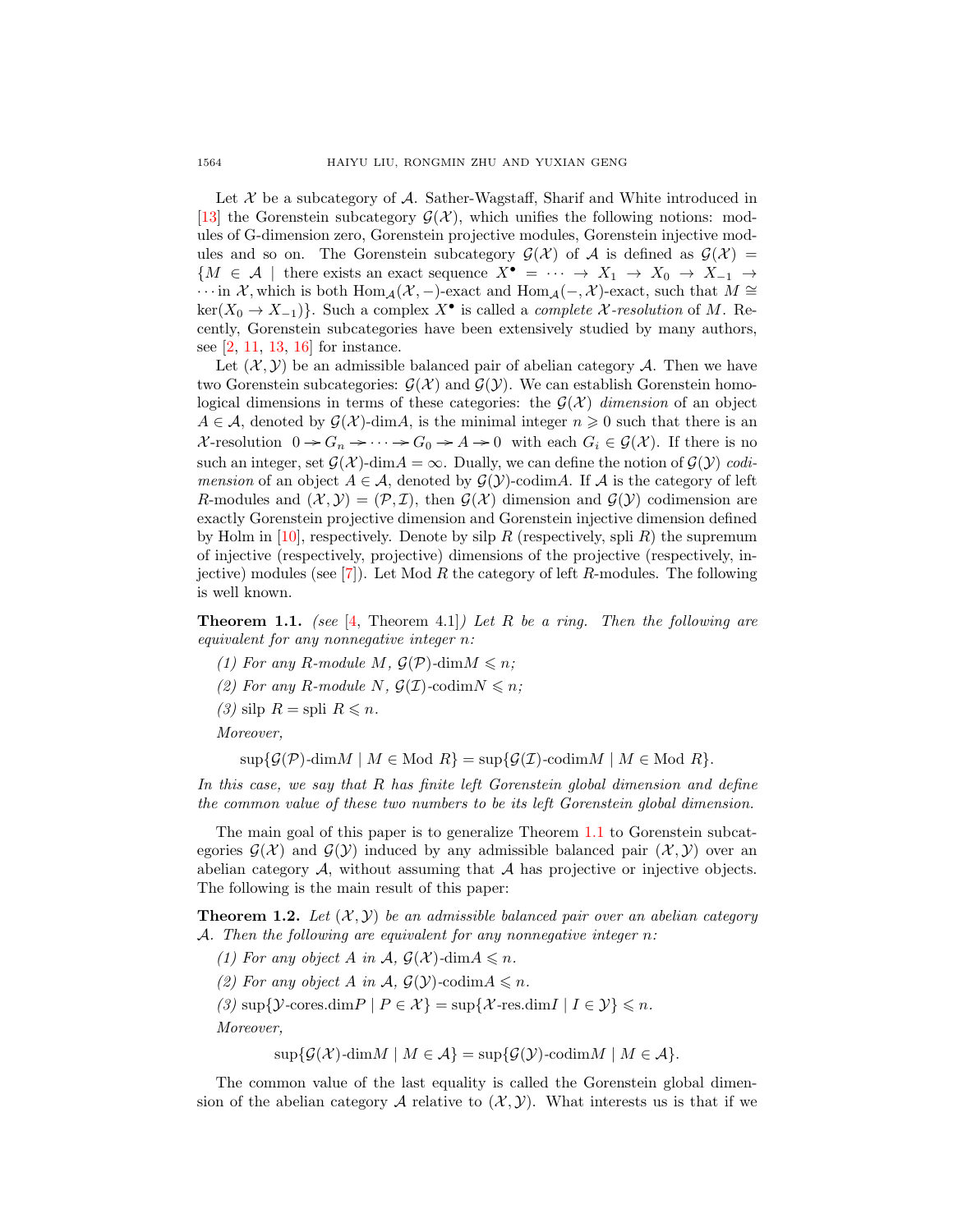consider the balanced pair induced by pure projective and pure injective modules over a ring  $R$ , then the induced Gorenstein global dimension is exactly the pure global dimension (see Corollary [2.8\)](#page-7-0). If we consider the balanced pair induced by Gorenstein projective and Gorenstein injective modules over a Ding-Chen ring, then the induced Gorenstein global dimension is exactly the Gorenstein global dimension (see Corollary [2.9\)](#page-7-1).

The proof of the above results will be carried out in the next section.

2. The proof of the main theorem. Throughout this section, we always assume that  $A$  is an abelian category (not necessarily with projective objects or injective objects). Let  $X$  be a full subcategory of  $A$  which is closed under taking direct summands. Let  $M \in \mathcal{A}$ . A morphism  $f: X \to M$  is called a *right X-approximation* of M, if  $X \in \mathcal{X}$  and any morphism  $g: X' \to M$  with  $X' \in \mathcal{X}$  factors through f. The subcategory X is called *contravariantly finite* if each object in A has a right  $\mathcal{X}$ -approximation. Dually one has the notion of *left*  $\mathcal{Y}$ -approximation and then the notion of *covariantly finite subcategories*. We start by recalling the definition of balanced pairs.

**Definition 2.1.** (see [\[3,](#page-8-0) Definition 1.1]) A pair  $(\mathcal{X}, \mathcal{Y})$  of additive subcategories in  $\mathcal A$  is called a *balanced pair* if the following conditions are satisfied:

(BP0) the subcategory  $\mathcal X$  is contravariantly finite and  $\mathcal Y$  is covariantly finite;

(BP1) for each object M, there is an X-resolution  $X^{\bullet} \to M$  such that it is acyclic by applying the functors  $\text{Hom}_{\mathcal{A}}(-, Y)$  for all  $Y \in \mathcal{Y}$ ;

(BP2) for each object N, there is a y-coresolution  $N \rightarrow Y^{\bullet}$  such that it is acyclic by applying the functors  $\text{Hom}_{\mathcal{A}}(X, -)$  for all  $X \in \mathcal{X}$ .

We say that a contravariantly finite subcategory  $\mathcal{X} \subseteq \mathcal{A}$  is *admissible* if each right  $\mathcal{X}$ -appoximation is epic. Dually one has the notion of *coadmissible* covariantly finite subcategory. It turns out that  $\mathcal X$  is admissible if and only if  $\mathcal Y$  is coadmissible for a balanced pair  $(\mathcal{X}, \mathcal{Y})$  (see [\[3,](#page-8-0) Corollary 2.3]). In this case, we say the balanced pair is *admissible.* In what follows, we always assume that  $(\mathcal{X}, \mathcal{Y})$  is an admissible balanced pair in A.

<span id="page-2-0"></span>**Lemma 2.2.** If the short exact sequence  $0 \rightarrow X \rightarrow Y \rightarrow Z \rightarrow 0$  is  $\text{Hom}_{\mathcal{A}}(\mathcal{X}, -)$ exact, then the following hold:

(1) If  $Z \in \mathcal{G}(\mathcal{X})$ , then  $X \in \mathcal{G}(\mathcal{X})$  if and only if  $Y \in \mathcal{G}(\mathcal{X})$ . Moreover,  $\mathcal{G}(\mathcal{X})$  is closed under direct summands.

(2) If  $X, Y \in \mathcal{G}(\mathcal{X})$ , then  $Z \in \mathcal{G}(\mathcal{X})$  if and only if  $\text{Ext}^1_*(Z, Q) = 0$  for any  $Q \in \mathcal{X}$ .

(3) If  $X \in \mathcal{G}(\mathcal{Y})$ , then  $Y \in \mathcal{G}(\mathcal{Y})$  if and only if  $Z \in \mathcal{G}(\mathcal{Y})$ . Moreover,  $\mathcal{G}(\mathcal{Y})$  is closed under direct summands.

(4) If  $Y, Z \in \mathcal{G}(Y)$ , then  $X \in \mathcal{G}(Y)$  if and only if  $\text{Ext}^1_*(I, Z) = 0$  for any  $I \in \mathcal{Y}$ .

Proof. We just prove (1) and (2) since (3) and (4) follow by duality.

(1) The first statement follows from  $\left[1, \text{Proposition 2.13(1)}\right]$  $\left[1, \text{Proposition 2.13(1)}\right]$  $\left[1, \text{Proposition 2.13(1)}\right]$ . One can prove that  $\mathcal{G}(\mathcal{X})$  is closed under direct summands by the proof similar to that of [\[17,](#page-8-13) Theorem 2.5].

(2) The "only if" part is clear. For the "if" part, since  $X \in \mathcal{G}(\mathcal{X})$ , there exists a Hom  $_A(\mathcal{X},-)$ -exact short exact sequence  $0 \to X \to P \to K \to 0$  with  $P \in \mathcal{X}$  and  $K \in \mathcal{G}(\mathcal{X})$ . Then we have the following commutative diagram: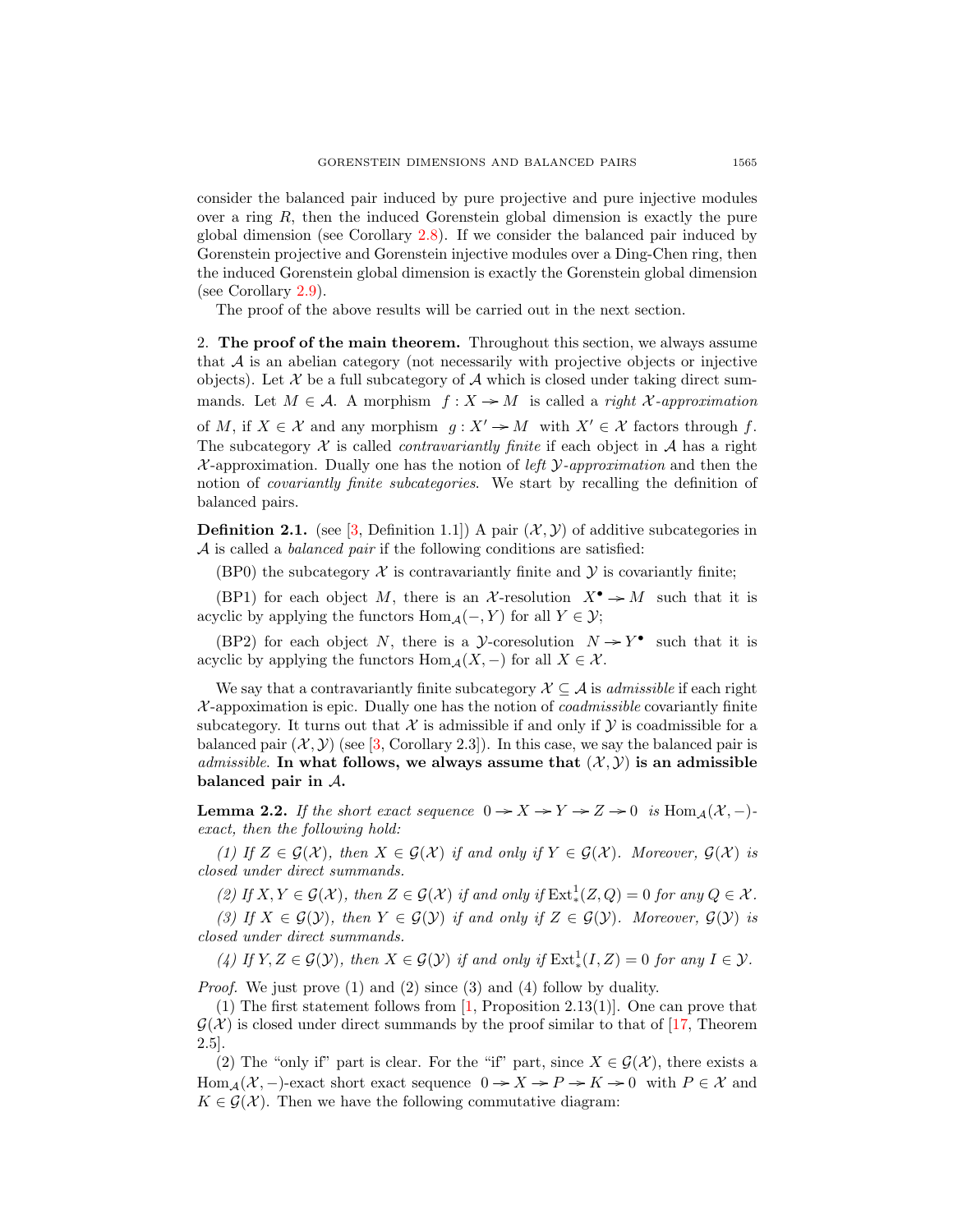

By [\[3,](#page-8-0) Propsotion 2.2], all rows and columns are  $\text{Hom}_{\mathcal{A}}(\mathcal{X},-)$ -exact. It follows from (1) that  $G \in \mathcal{X}$  since  $Y, K \in \mathcal{X}$ . By assumption  $\text{Ext}^1_*(Z, P) = 0$ , we know that the middle row in the above diagram splits. So  $Z \in \mathcal{G}(\mathcal{X})$  by (1). П

Recall that the  $\chi$ -resolution dimension  $\chi$ -res.dimA of an object A is defined to be the minimal integer  $n \geq 0$  such that there is an X-resolution

$$
0 \to X_n \to \cdots \to X_0 \to A \to 0.
$$

If there is no such an integer, set  $\mathcal{X}$ -res.dim $A = \infty$ . Let  $\mathcal{Y} \subseteq \mathcal{A}$  be another full subcategory which is closed under taking direct summands. Dually one has the notion of *Y-coresolution dimension Y-cores.dimB* of an object  $B$ . For details, see [\[5,](#page-8-1) 8.4]. We let  $\mathcal X$  (respectively,  $\mathcal Y$ ) to denote the full subcategory of  $\mathcal A$  whose objects are of finite  $X$ -resolution (respectively,  $Y$ -coresolution) dimension.

<span id="page-3-0"></span>**Lemma 2.3.** The following are true for any object  $A \in \mathcal{A}$ :

(1) If  $A \in \widetilde{X}$  or  $A \in \widetilde{Y}$ , then  $\operatorname{Ext}^i_*(G,A) = 0$  for any  $i \geq 1$  and  $G \in \mathcal{G}(\mathcal{X})$ .

(2) If  $A \in \widetilde{X}$  or  $A \in \widetilde{Y}$ , then  $\mathrm{Ext}^i_*(A, H) = 0$  for any  $i \geq 1$  and  $H \in \mathcal{G}(\mathcal{Y})$ .

*Proof.* We just prove (1) since (2) follows by duality. If  $G \in \mathcal{G}(\mathcal{X})$ , then it is easy to see that  $\text{Ext}_{*}^{i}(G, P) = 0$  for any  $P \in \mathcal{X}$  and all  $i \geqslant 1$ . If  $A \in \widetilde{\mathcal{X}}$ , then there exists an  $X$ -resolution

$$
0 \to P_n \to P_{n-1} \to \cdots \to P_1 \to P_0 \to A \to 0
$$

with all  $P_i \in \mathcal{X}$ . Hence  $\text{Ext}^i_*(G, A) \cong \text{Ext}^{i+n}_*(G, P_n) = 0$  for any integer  $i \geq 1$ . Since  $G \in \mathcal{G}(\mathcal{X})$ , there exist a Hom $_A(\mathcal{X},-)$ -exact sequence

$$
0 \to K_{-j} \to Q_{-j-1} \to K_{-j-1} \to 0
$$

where  $Q_{-j-1} \in \mathcal{X}$  and  $K_{-j} \in \mathcal{G}(\mathcal{X})$  for any integer  $j \geqslant 0$ , here  $K_0 = G$ . Therefore  $\text{Ext}_{*}^{i}(G, A) \cong \text{Ext}_{*}^{i+1}(K_{-1}, A) \cong \cdots \cong \text{Ext}_{*}^{i+n}(K_{-n}, A) \cong \cdots$ . If  $A \in \widetilde{\mathcal{Y}}$ , it is easy to see that  $\text{Ext}_{*}^{i}(G, A) = 0$  for any integer  $i \geq 1$ , as desired.

We let  $\widetilde{\mathcal{G}}(\mathcal{X})$  (respectively,  $\widetilde{\mathcal{G}}(\mathcal{Y})$ ) to denote the full subcategory of A whose objects are of finite  $\mathcal{G}(\mathcal{X})$  (respectively,  $\mathcal{G}(\mathcal{Y})$ ) (co)dimension.

<span id="page-3-1"></span>**Proposition 2.4.** The following are true for any  $0 \neq A \in \mathcal{A}$ : (1) If  $A \in \mathcal{G}(\mathcal{X})$ , then the following are equivalent: (i)  $G(\mathcal{X})$ -dim $A \leq n$ ;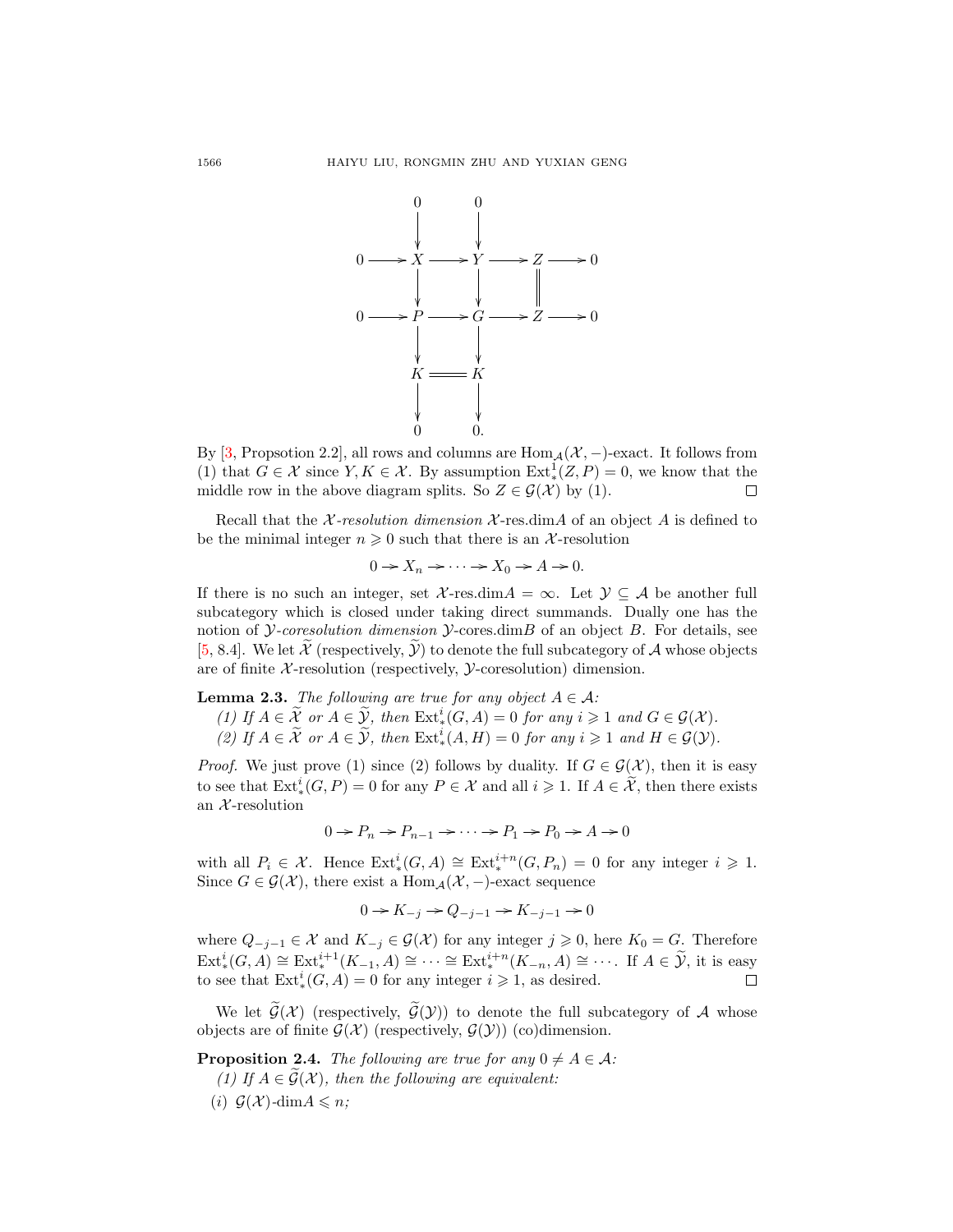- (ii) For any  $\text{Hom}_{\mathcal{A}}(\mathcal{X},-)$ -exact complex  $0 \to K_n \to G_{n-1} \to \cdots \to G_0 \to A \to 0$ with all  $G_i \in \mathcal{G}(\mathcal{X})$ , then so is  $K_n$ ;
- (*iii*)  $\text{Ext}_{*}^{i}(A, Q) = 0$  for all  $i > n$  and all  $Q \in \widetilde{\mathcal{X}}$ ;
- (iv)  $\text{Ext}_{*}^{i}(A, Q) = 0$  for all  $i > n$  and all  $Q \in \mathcal{X}$ . In this case,  $\mathcal{G}(\mathcal{X})$ -dim $A = \sup\{i \in \mathbb{N}_0 : \mathrm{Ext}^i_*(A, Q) \neq 0 \text{ for some } Q \in \widetilde{\mathcal{X}}\}.$ 
	- (2) If  $A \in \mathcal{G}(\mathcal{Y})$ , then the following are equivalent:
- (i)  $\mathcal{G}(\mathcal{Y})$ -codim $A \leq n$ ;
- (ii) For any Hom<sub>A</sub>( $\mathcal{X}, -$ )-exact complex  $0 \to A \to G^0 \to \cdots \to G^{n-1} \to K^n \to 0$ with all  $G^i \in \mathcal{G}(\mathcal{Y})$ , then so is  $K^n$ ;
- (iii)  $\text{Ext}_{*}^{i}(I, A) = 0$  for all  $i > n$  and all  $I \in \widetilde{\mathcal{Y}}$ ;
- (iv)  $\text{Ext}_{*}^{i}(I, A) = 0$  for all  $i > n$  and all  $I \in \mathcal{Y}$ ;

In this case,  $\mathcal{G}(\mathcal{Y})$ -codim $A = \sup\{i \in \mathbb{N}_0 : \text{Ext}_*^i(I, A) \neq 0 \text{ for some } I \in \widetilde{\mathcal{Y}}\}.$ 

Proof. We just prove (1) since (2) follows by duality.

 $(i) \Rightarrow (ii)$  It is obvious by a argument similar to that of [\[10,](#page-8-9) Proposition 2.7].

 $(ii) \Rightarrow (iii)$  Note that  $(X, Y)$  is a balanced pair. Then there exists a Hom  $_A(X, -)$ exact complex  $0 \to K_n \to P_{n-1} \to \cdots \to P_0 \to A \to 0$  with all  $P_i \in \mathcal{X}$ . Hence  $K_n \in \mathcal{G}(\mathcal{X})$  by (ii) and  $\text{Ext}^i_*(A, Q) \cong \text{Ext}^{i-n}_*(K_n, Q) = 0$  for all  $i > n$  and all  $Q \in \mathcal{X}$  by Lemma [2.3\(](#page-3-0)1).

 $(iii) \Rightarrow (iv)$  This is obvious.

 $(iv) \Rightarrow (i)$  Assume that  $\mathcal{G}(\mathcal{X})$ -dim $A = m > n$ . Since  $(\mathcal{X}, \mathcal{Y})$  is a balanced pair, there exists a Hom<sub>A</sub>( $\mathcal{X}$ , -)-exact sequence  $0 \to K_m \to P_{m-1} \to \cdots \to P_0 \to A \to 0$ with all  $P_i \in \mathcal{X}$  and  $K_m \in \mathcal{G}(\mathcal{X})$  by hypothesis. Then there is a short exact sequence  $0 \to K_j \to P_{j-1} \to K_{j-1} \to 0$  which is  $\text{Hom}_{\mathcal{A}}(\mathcal{X},-)$ -exact for each  $1 \leq j \leq m$ with  $K_0 = A$ . Hence  $\text{Ext}^1_*(K_{m-1}, Q) \cong \text{Ext}^m_*(A, Q) = 0$  for any  $Q \in \mathcal{X}$  by (iv). Consider the Hom<sub>A</sub>( $\chi$ , -)-exact sequence  $0 \to K_m \to P_{m-1} \to K_{m-1} \to 0$  where  $K_m, P_{m-1} \in \mathcal{G}(\mathcal{X})$ , it follows from Lemma [2.2\(](#page-2-0)2) that  $K_{m-1} \in \mathcal{G}(\mathcal{X})$ . Therefore  $\mathcal{G}(\mathcal{X})$ -dim $A \leq m-1$ , a contradiction. So  $\mathcal{G}(\mathcal{X})$ -dim $A \leq n$ .  $\Box$ 

<span id="page-4-0"></span>**Proposition 2.5.** The following are true for any  $0 \neq A \in \mathcal{A}$ :

(1) If  $\mathcal{G}(\mathcal{X})$ -dim $A = n < \infty$ , then there exist Hom $_A(\mathcal{X},-)$ -exact sequences

 $0 \rightarrow K \rightarrow G \rightarrow A \rightarrow 0$  and  $0 \rightarrow A \rightarrow L \rightarrow G' \rightarrow 0$ 

such that  $G, G' \in \mathcal{G}(\mathcal{X})$  and  $\mathcal{X}$ -res.dim $K \leq n-1$  (if  $n = 0$ , this should be interpreted as  $K = 0$ ) and X-res.dim $L \le n$ .

(2) If  $\mathcal{G}(\mathcal{Y})$ -codim $A = n < \infty$ , then there exist  $\text{Hom}_{\mathcal{A}}(\mathcal{X},-)$ -exact sequences

 $0 \rightarrow A \rightarrow G \rightarrow K \rightarrow 0$  and  $0 \rightarrow G' \rightarrow L \rightarrow A \rightarrow 0$ 

such that  $G, G' \in \mathcal{G}(\mathcal{Y})$  and  $\mathcal{Y}$ -cores.dim $K \leq n-1$  (if  $n = 0$ , this should be interpreted as  $K = 0$ ) and  $\mathcal{Y}$ -cores.dim $L \leq n$ .

*Proof.* According to Lemma  $2.2(1)$  $2.2(1)$ , the results follows by an argument similar to that of Proposition 3.3 in [\[17\]](#page-8-13). П

<span id="page-4-1"></span>**Corollary 2.6.** The following are true for any object  $A \in \mathcal{A}$ :

- (1) If  $A \in \mathcal{Y}$ , then X-res.dim $A = \mathcal{G}(\mathcal{X})$ -dim $A$ .
- (2) If  $A \in \tilde{\mathcal{X}}$ , then  $\mathcal{Y}\text{-cores.dim}A = \mathcal{G}(\mathcal{Y})\text{-codim}A$ .

*Proof.* We just prove (1) since (2) follows by duality. It is clear  $G(\mathcal{X})$ -dim $A \leq$  $\mathcal{X}$ -res.dimA, so it is enough to show that  $\mathcal{X}$ -res.dimA  $\leq \mathcal{G}(\mathcal{X})$ -dimA, which is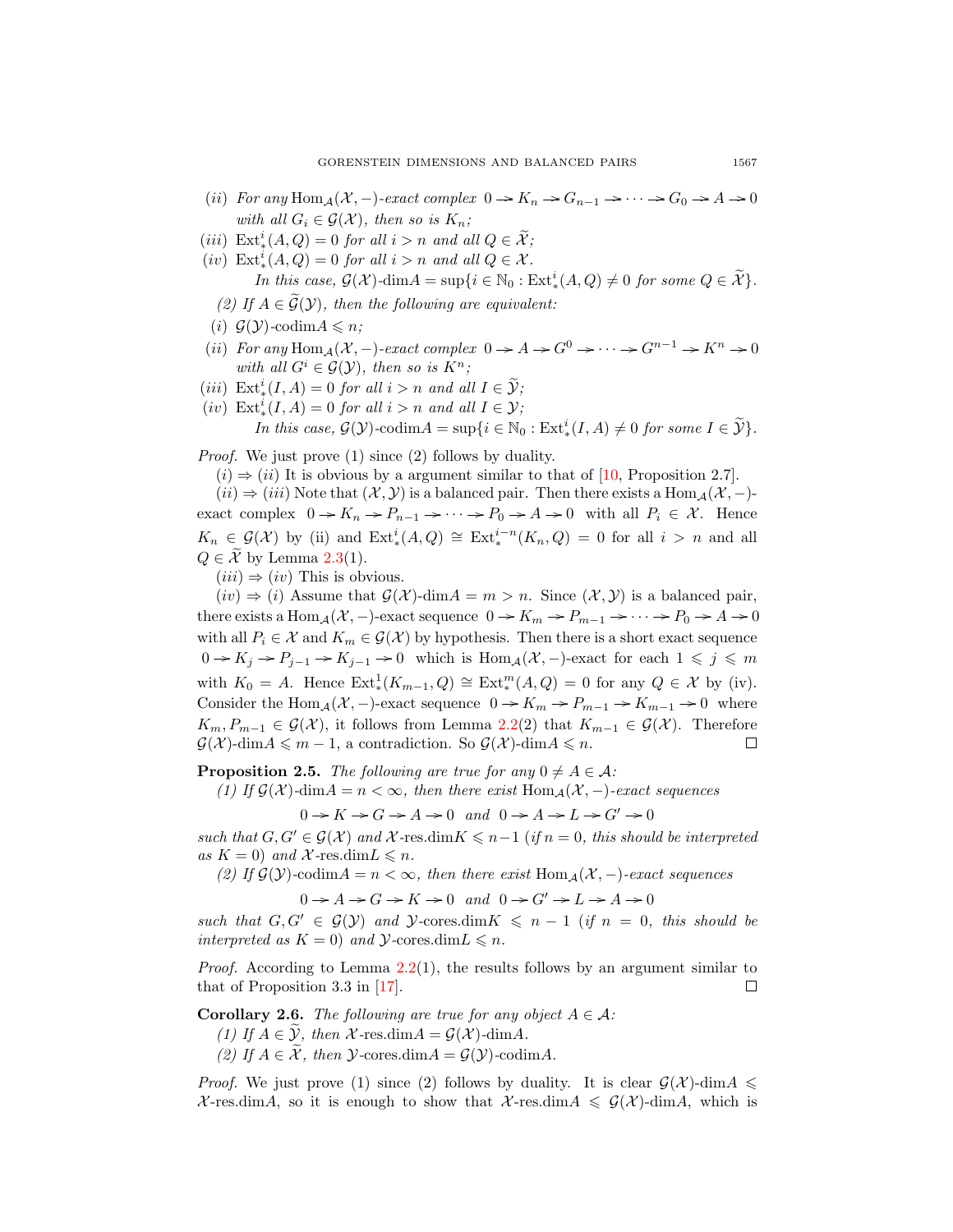trivial when  $\mathcal{G}(\mathcal{X})$ -dim $A = \infty$ . Now assume  $\mathcal{G}(\mathcal{X})$ -dim $A = n < \infty$ , then there exists a Hom<sub>A</sub>( $\mathcal{X}, -$ )-exact sequence  $0 \to K \to G \to A \to 0$  such that  $G \in \mathcal{G}(\mathcal{X})$ and X-res.dim K = n - 1 by Proposition [2.5\(](#page-4-0)1). Since  $G \in \mathcal{G}(\mathcal{X})$ , there exists a Hom<sub>A</sub>( $\mathcal{X}, -$ )-exact sequence  $0 \to G \to P \to L \to 0$  such that  $P \in \mathcal{X}$  and  $L \in$  $\mathcal{G}(\mathcal{X})$ . Hence there exists the following commutative diagram:



where all rows and columns are  $\text{Hom}_{\mathcal{A}}(\mathcal{X},-)$ -exact. Hence X-res.dim $M \leq \mathcal{X}$ res.dim K + 1 = n by the middle row in above diagram. Note that  $A \in \mathcal{Y}$  by hypothesis,  $\text{Ext}^1_*(L, A) = 0$  by Lemma [2.3\(](#page-3-0)1). So the third column in this diagram splits, and  $M \cong L \oplus A$ . This implies that  $\mathcal{X}$ -res.dim $A \leq \mathcal{X}$ -res.dim $M \leq n =$  $\mathcal{G}(\mathcal{X})$ -dim $A$ , as desired. П

<span id="page-5-0"></span>**Proposition 2.7.** If  $\mathcal{G}(\mathcal{X})$ -dim $A \leq n$  or  $\mathcal{G}(\mathcal{Y})$ -codim $A \leq n$  for any object  $A \in \mathcal{A}$ and any positive integer n, then

 $\sup\{\mathcal{Y}\text{-cores.dim}P \mid P \in \mathcal{X}\} = \sup\{\mathcal{X}\text{-res.dim}I \mid I \in \mathcal{Y}\}\leqslant n.$ 

*Proof.* Suppose  $\mathcal{G}(\mathcal{X})$ -dim $A \leq n$  for any object  $A \in \mathcal{A}$ . It is easy to see that sup{ $\mathcal{X}$ res.dim  $|I \in \mathcal{Y}| < \infty$  by Corollary [2.6.](#page-4-1) Now assume that  $P \in \mathcal{X}$ . For any object A, we have  $\mathcal{G}(\mathcal{X})$ -dim $A \leq n$  by hypothesis. It follows from Proposition [2.4\(](#page-3-1)1) that  $\text{Ext}_{*}^{i}(A, P) = 0$  for all  $i > n$ . Hence  $\mathcal{Y}\text{-cores.dim}\,P \leq n$ , so  $\sup\{\mathcal{Y}\text{-cores.dim}\,P \mid$  $P \in \mathcal{X} \leq n$ . In the following, we claim that if both sup{ $\mathcal{Y}$ -cores.dim $P \mid P \in \mathcal{X}$ } and  $\sup\{\mathcal{X}-\text{res.dim}\,I \mid I \in \mathcal{Y}\}\$  are finite, then they are equal. Indeed, assume that sup{ $\mathcal{Y}$ -cores.dim $P \mid P \in \mathcal{X}$ } = t and sup{ $\mathcal{X}$ -res.dim $I \mid I \in \mathcal{Y}$ } = s. So there exists  $I \in \mathcal{Y}$  such that  $\mathcal{X}$ -res.dim $I = s$ . It is easy to check that there exists  $P \in \mathcal{X}$  such that  $\text{Ext}^s_*(I, P) \neq 0$ , this implies that  $\mathcal{Y}\text{-cores.dim}\, P \geq s$ . Hence  $\sup\{\mathcal{Y}\text{-cores.dim}P \mid P \in \mathcal{X}\} = t \geq s$ . Similarly, one can get  $s \geq t$ . Then the result follows.  $\Box$ 

Let  $0 \to K \to P \to A \to 0$  be a  $\text{Hom}_{\mathcal{A}}(\mathcal{X}, -)$ -exact sequence with  $P \in \mathcal{X}$ . Then object K is called a first syzyqy of A, denoted by  $\Omega_1(A)$ . An n-th syzyqy of A, denoted by  $\Omega_n(A)$ , is defined as usual by induction. Dually, one can define n-th cosyzygy of A, denoted by  $\Omega^n(A)$ . We are now in a position to prove Theorem [1.2.](#page-1-1)

*Proof of Theorem [1.2.](#page-1-1)* (1)  $\Rightarrow$  (3) and (2)  $\Rightarrow$  (3) follow from Proposition [2.7.](#page-5-0)

(3)  $\Rightarrow$  (1) First, we claim that any Hom<sub>A</sub>( $\mathcal{X}$ , -)-exact complex of objects in  $\mathcal X$  is a complete X-resolution. Indeed, let T be a Hom<sub>A</sub>( $\mathcal X$ , -)-exact complex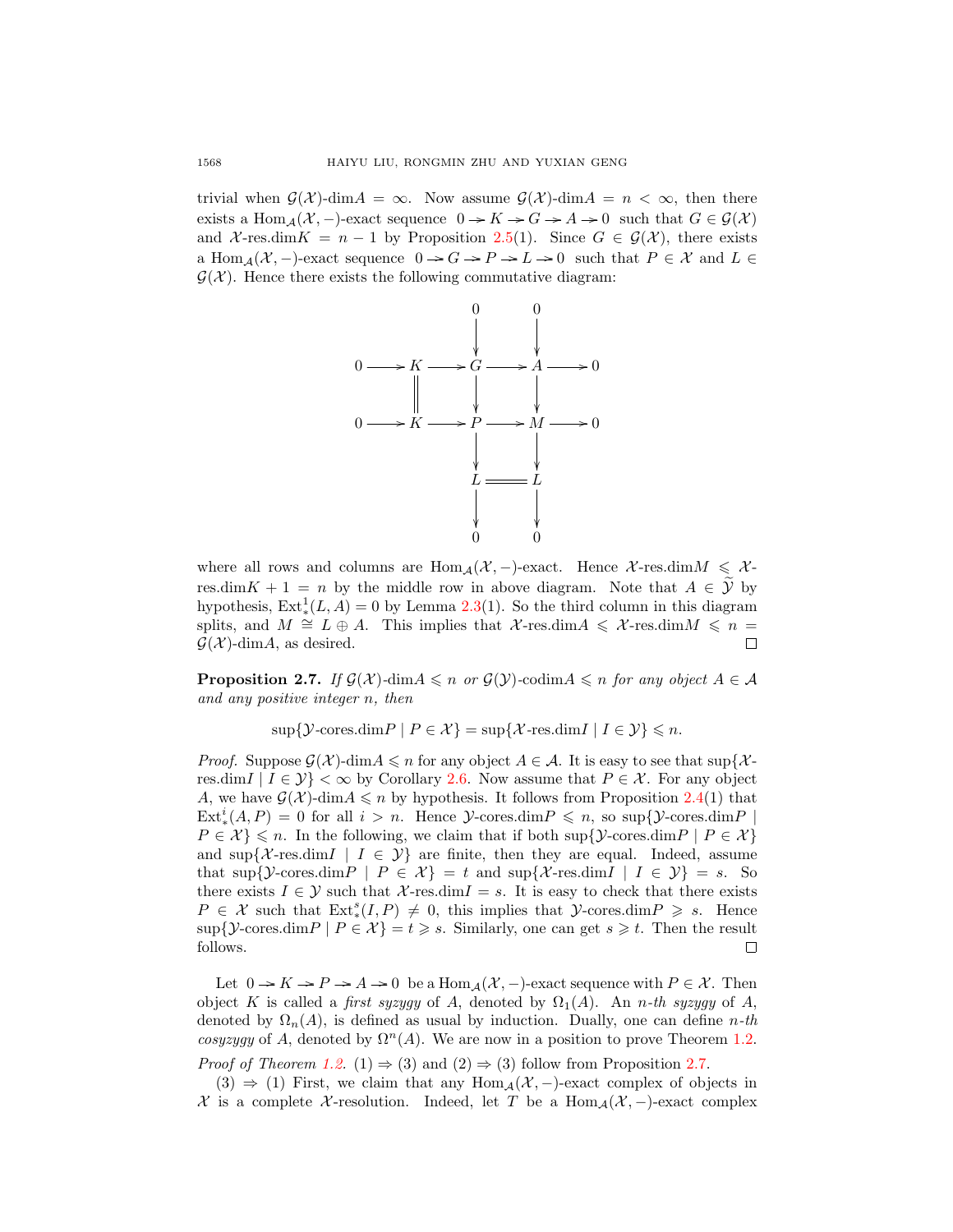with each term in  $\mathcal{X}$ . We show that for each integer n, the relevant exact sequence  $0 \to K_{d+1} \to T_d \to K_d \to 0$  is  $\text{Hom}_{\mathcal{A}}(-, \mathcal{X})$ -exact. If  $P \in \mathcal{X}$ , then  $\mathcal{Y}$ cores.dim  $P = t \leq n$  by hypothesis. Hence  $\text{Ext}^1_*(K_d, P) \cong \text{Ext}^{t+1}_*(K_{d-t}, P) = 0$ because each  $T_i \in \mathcal{X}$  for any integer i, which implies that these Hom<sub>A</sub>( $\mathcal{X}, -$ )-exact sequences are Hom  $_A(-, \mathcal{X})$ -exact. So T is a complete X resolution.

Let  $A$  be an object in  $A$ . Assume that

$$
0 \to A \to I^0 \to I^1 \to \cdots
$$

is a Y-coresolution of A and consider the  $\text{Hom}_{\mathcal{A}}(\mathcal{X},-)$ -exact sequences

$$
0 \to K^i \to I^i \to K^{i+1} \to 0, \ i \geq 0.
$$

Here  $K^0 = A$ . The following commutative diagram follows from the Horseshoe Lemma



with  $\Omega_n(K^i) \to \Omega_n(I^i) \to \Omega_n(K^{i+1})$ . Since sup {X-res.dim*I* | *I*  $\in \mathcal{Y}$ }  $\leq n$ , we have  $\Omega_n(I^i) \in \mathcal{X}$  for any  $i \geq 0$ . Paste these  $\text{Hom}_{\mathcal{A}}(\mathcal{X},-)$ -exact sequences

$$
\Omega_n(K^i) \to \Omega_n(I^i) \to \Omega_n(K^{i+1}), i \geq 0,
$$

together, there is a Hom<sub>A</sub> $(\mathcal{X},-)$ -exact complex

$$
0 \to \Omega_n(A) \to \Omega_n(I^0) \to \Omega_n(I^1) \to \cdots
$$

with  $\Omega_n(I^i) \in \mathcal{X}$  for any  $i \geq 0$ . Let  $\cdots \to P_1 \to P_0 \to A \to 0$  be an X-resolution of A. Similarly, one can get a  $\text{Hom}_{\mathcal{A}}(\mathcal{X},-)$ -exact complex

$$
\cdots \to \Omega_n(P_1) \to \Omega_n(P_0) \to \Omega_n(A) \to 0
$$

with  $\Omega_n(P_i) \in \mathcal{X}$  for any  $i \geq 0$ . Hence there is a  $\text{Hom}_{\mathcal{A}}(\mathcal{X},-)$ -exact complex

$$
\cdots \to \Omega_n(P_1) \to \Omega_n(P_0) \to \Omega_n(I^0) \to \Omega_n(I^1) \to \cdots
$$

with each term in  $X$ . By the claim before, we obtain that the complex above is a complete X-resolution of  $\Omega_n(A)$ . So  $\Omega_n(A) \in \mathcal{G}(\mathcal{X})$ , and hence  $\mathcal{G}(\mathcal{X})$ -dim $A \leq n$ .

Dually, one can prove  $(3) \Rightarrow (2)$ .

The last equality is immediate from above equivalences and Proposition [2.7.](#page-5-0)  $\Box$ Let R be a ring and Mod R the category of left R-modules, and let  $\mathcal{PP}(R)$  and  $\mathcal{PI}(R)$  be the subcategories of Mod R consisting of pure projective modules and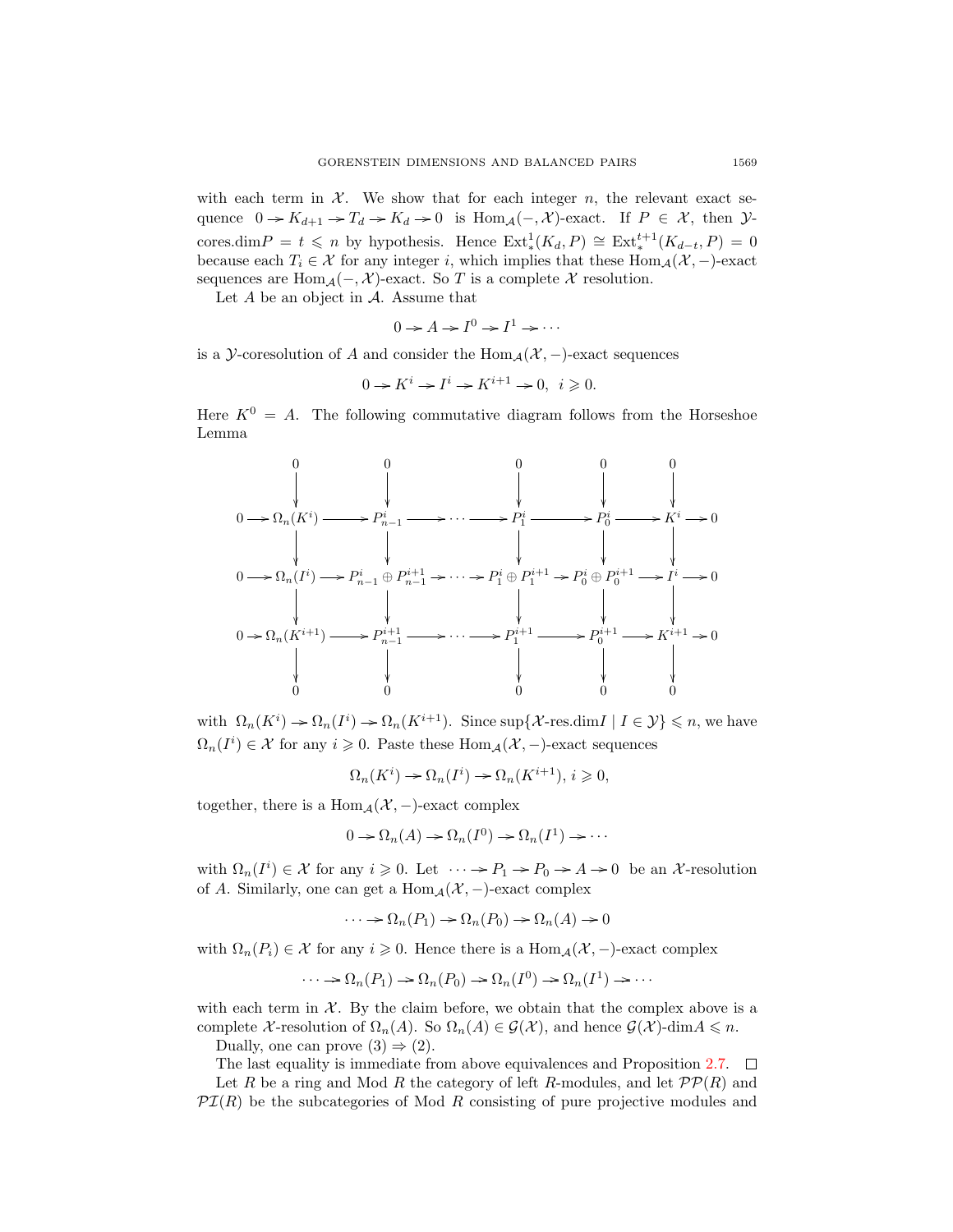pure injective modules, respectively. Then  $(\mathcal{PP}(R), \mathcal{PI}(R))$  is an admissible bal-anced pair in Mod R (see [\[5,](#page-8-1) Example 8.3.2]). In this case,  $\mathcal{G}(P\mathcal{P}(R))$  coincides with pure projective modules. Indeed, any pure acyclic complex of pure projective modules is necessarily contractible. Dually,  $\mathcal{G}(\mathcal{PI}(R))$  coincides with the pure injective modules. Denote by  $ppd_RM$  (respectively,  $pid_RM$ ) the pure projective (respectively, pure injective) dimension of M. Recall that the pure global dimension of R is the supremum of pure projective dimensions of left  $R$ -modules, which is also equal to the supremum of pure injective dimensions of left R-modules (see [\[14,](#page-8-14) Section 2]). As a consequence of Theorem [1.2,](#page-1-1) we have the following result.

<span id="page-7-0"></span>Corollary 2.8. Let R be a ring. Then R has finite pure global dimension if and only if there exists a nonnegative integer n, such that

$$
\sup \{ {\rm pid}_R P \mid P \in \mathcal{PP}(R) \} = \sup \{ {\rm ppd}_R I \mid I \in \mathcal{PI}(R) \} \leqslant n.
$$

Let  $R$  be a Ding-Chen ring (that is, a left and right coherent ring  $R$  such that both RR and  $R_R$  have finite absolutely pure dimension). Then the pair  $(\mathcal{G}(\mathcal{P}), \mathcal{G}(\mathcal{I}))$ is an admissible balanced pair in Mod  $R$  (see [\[9,](#page-8-15) Theorem 1.1] and [\[8,](#page-8-16) Theorem 4.7]). In this case, by the stability of Gorenstein projective modules (see [\[13,](#page-8-5) Theorem A]), we see that  $\mathcal{G}(\mathcal{G}(\mathcal{P}))$  coincides with Gorenstein projective modules. Dually,  $\mathcal{G}(\mathcal{G}(\mathcal{I}))$ coincides with Gorenstein injective modules. Note that  $R$  has finite left Gorenstein global dimension if and only if  $\sup\{\mathcal{G}(\mathcal{I})\text{-codim}P \mid P \in \mathcal{G}(\mathcal{P})\} = \sup\{\mathcal{G}(\mathcal{P})\text{-dim}I \mid$  $I \in \mathcal{G}(\mathcal{I})$  <  $\infty$  by Theorem [1.1.](#page-1-0) Thus we have the following result which is a consequence of Theorem [1.2.](#page-1-1)

<span id="page-7-1"></span>**Corollary 2.9.** Let  $R$  be a Ding-Chen ring. Then  $R$  has finite left Gorenstein global dimension if and only if there exists a nonnegative integer n, such that

 $\sup\{\mathcal{G}(\mathcal{I})\text{-codim}P \mid P\in\mathcal{G}(\mathcal{P})\} = \sup\{\mathcal{G}(\mathcal{P})\text{-dim}I \mid I\in\mathcal{G}(\mathcal{I})\} \leqslant n.$ 

Let  $\Lambda$  be an artin algebra over a commutative artinian ring k and mod  $\Lambda$  the category of finitely generated left  $\Lambda$ -modules. Suppose  $F$  is an additive subbifunctor of the additive bifunctor  $\text{Ext}^1_{\Lambda}(\ ,\ ) : (\text{mod }\Lambda)^{op} \times \text{mod }\Lambda \to \text{Ab}.$  A short exact sequence  $\eta: 0 \to X \stackrel{f}{\to} Y \stackrel{g}{\to} Z \to 0$  in mod  $\Lambda$  is said to be F-exact if  $\eta$  is in  $F(Z, X)$ . The full subcategory of mod  $\Lambda$  consisting of all F-projective (respectively, F-injective) modules is denoted by  $\mathcal{P}(F)$  (respectively,  $\mathcal{I}(F)$ ). F is said to have enough projectives (respectively, injectives) if for any  $A \in \text{mod }\Lambda$  there is an Fexact sequence  $0 \to B \to P \to A \to 0$  (respectively,  $0 \to A \to I \to C \to 0$ ) with P in  $\mathcal{P}(F)$  (respectively, I in  $\mathcal{I}(F)$ ). Assume that F has enough projectives and injectives. Then  $(\mathcal{P}(F), \mathcal{I}(F))$  is an admissible balanced pair in mod  $\Lambda$ . The notions of F-Gorenstein projective modules and F-Gorenstein injective modules were introduced in [\[15\]](#page-8-17). It is not hard to see that in this case,  $\mathcal{G}(\mathcal{P}(F))$  coincides with F-Gorenstein projective modules. Dually,  $\mathcal{G}(\mathcal{I}(F))$  coincides with the F-Gorenstein injective modules. Denote by  $p d_F M$  (respectively,  $i d_F M$ ) the F-projective (respectively,  $F$ -injective) dimension of  $M$ . As a consequence of Theorem [1.2,](#page-1-1) we have the following result which contains [\[15,](#page-8-17) Theorem 3.4].

Corollary 2.10. Let  $\Lambda$  be an artin algebra and F an additive subbifunctor of the additive bifunctor  $\text{Ext}_{\Lambda}^{1}($ , ). Then the following are equivalent for any nonnegative integer n:

- (1) For any finitely generated left  $\Lambda$ -module  $A, \mathcal{G}(\mathcal{P}(F))$ -dim $A \leq n$ ;
- (2) For any finitely generated left  $\Lambda$ -module  $A, \mathcal{G}(\mathcal{I}(F))$ -codim $A \leq n$ ;
- $(3)$  sup $\{id_F P \mid P \in \mathcal{P}(F)\} = \sup \{pd_F I \mid I \in \mathcal{I}(F)\} \leq n.$